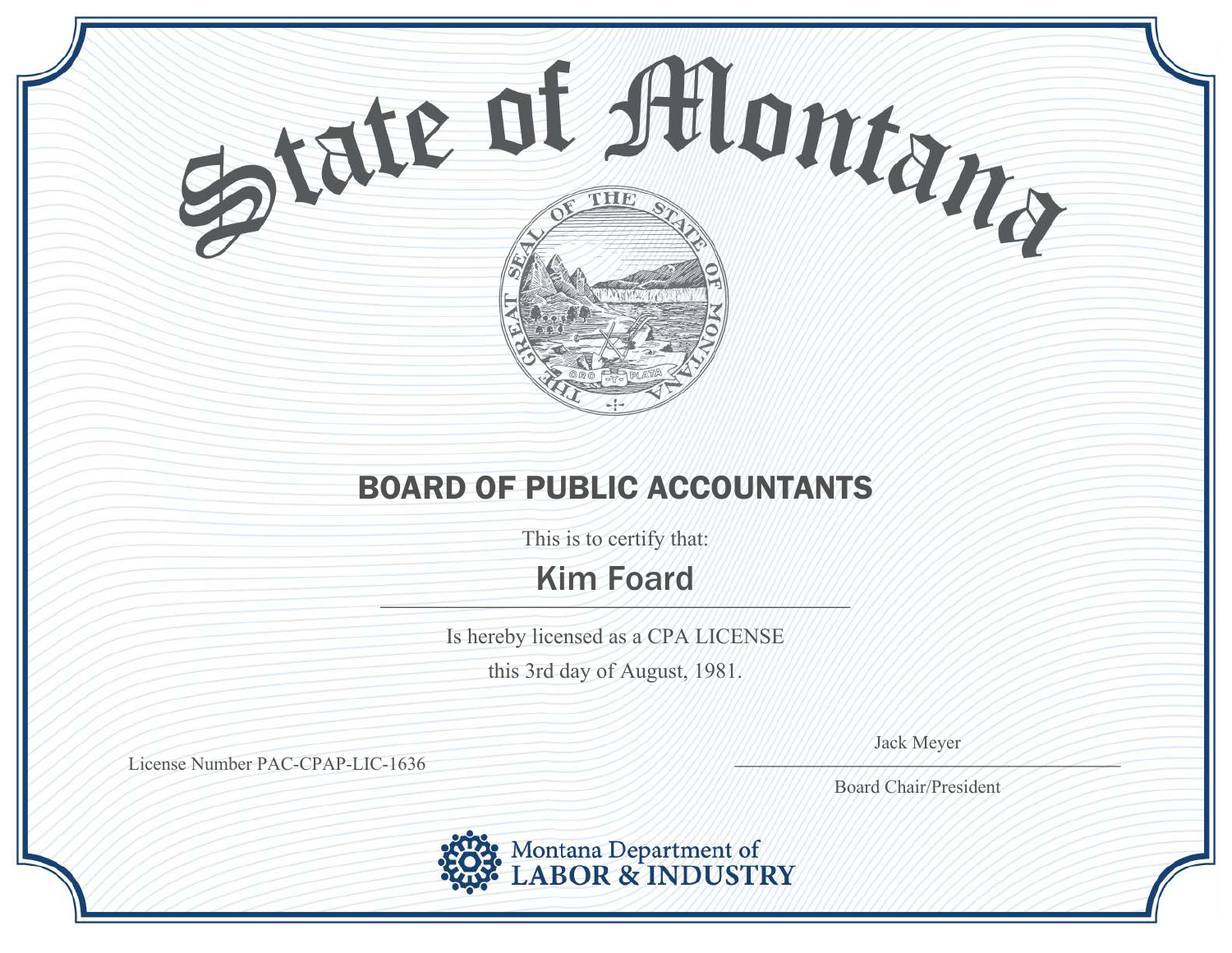

**Renew online at https://ebiz.mt.gov/pol by signing in with your username and password.**

The renewal cycle for your board opens 60 days prior to the expiration date on your current license. Renew your license prior to your expiration date to avoid being charged a late fee(s).

**Remember to maintain your online account information with a password, security question and a valid email address. You can update your account information by accessing the 'Account Management' link when logged in.**